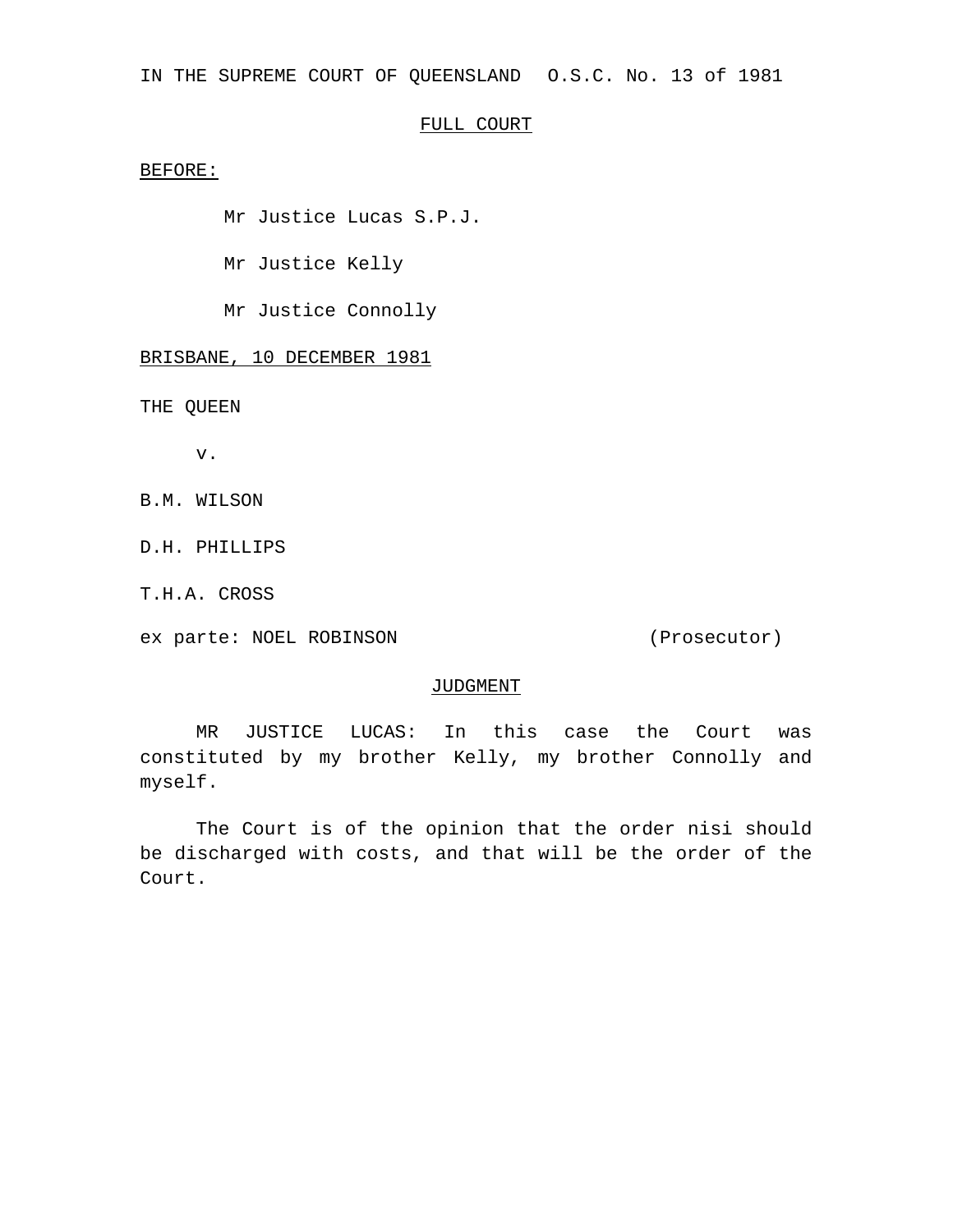I am authorised by my brother Connolly to publish his reasons, which I do. I am authorised by my brother Kelly to say that he agrees with the reasons which have been published by my brother Connolly. I also agree with those reasons.

 $-----$ 

IN THE SUPREME COURT OF QUEENSLAND O.S.C. No. 13 of 1981

THE QUEEN

v.

B.M. WILSON, D.H. PHILLIPS and T.H.A. CROSS

Ex parte: NOEL ROBINSON

LUCAS S.P.J.

KELLY J.

CONNOLLY J.

Judgment delivered by Connolly J. on 10th December, 1981. Lucas S.P.J. and Kelly J. concurring with those reasons.

\_\_\_\_\_\_\_\_\_\_\_\_\_\_\_\_\_\_\_\_\_

\_\_\_\_\_\_\_\_\_\_\_\_\_\_\_\_\_\_\_\_\_

"ORDER NISI DISCHARGED WITH COSTS."

\_\_\_\_\_\_\_\_\_\_\_\_\_\_\_\_\_\_\_\_\_

\_\_\_\_\_\_\_\_\_\_\_\_\_\_\_\_\_\_\_\_\_

IN THE SUPREME COURT OF QUEENSLAND O.S.C. No. 13 of 1981

THE QUEEN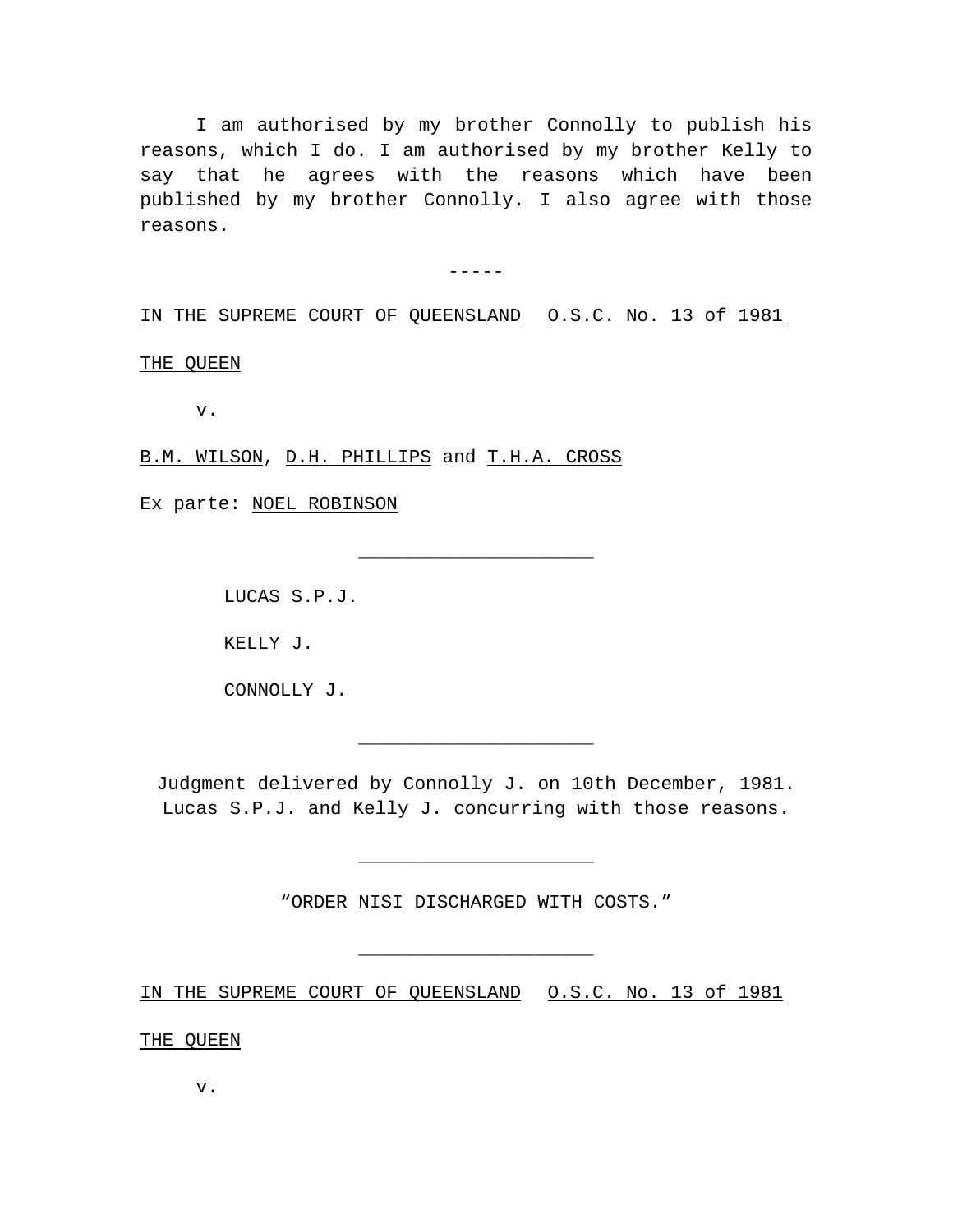### WILSON & ORS.

## Ex parte: ROBINSON

### JUDGMENT - CONNOLLY J.

This is the return of an order nisi for prohibition directed to the members of the Disciplinary Committee of the Royal Australian Institute of Architects Queensland Chapter. The prosecutor was until 25th November 1980 a member of the Institute. In May 1978 he was retained by a Dr. McKay and his wife as their architect in relation to the erection of a house at Carina. He swears that his retainer was in accordance with the Institute's conditions of engagement. The McKays terminated his commission on 14th May 1979. On 11th April 1979 Dr. McKay submitted a report to the Institute alleging misconduct on the part of the prosecutor and plainly enough the misconduct intended was miscondui within the meaning of that expression as defined by article 54 of the Articles of Association of the Institute. For the purposes of that article it means "conduct contrary to the Code of Professional Conduct as approved and published by the Institute Council from time to time or conduct likely to bring the Institute or the Architectural Profession into disrepute." Article 54 requires such a report when received by the Institute to be considered by the Institute's Standing Committee Complaints. The same article requires the Standing Committee Complaints, if it is satisfied that the report does allege facts and circumstances which if proven would amount to misconduct by a member to forward a copy of the report to the member and call for a reply in writing. This was done and the prosecutor replied saying that as the matter was the subject/of pending civil proceedings he had been advised not to answer the allegations. Article 54 requires the Standing Committee Complaints if satisfied after considering the report and the reply in writing that there is a prima facie case of misconduct to forward the report and the reply to the Disciplinary Committee. The Disciplinary Committee in turn is required to consider the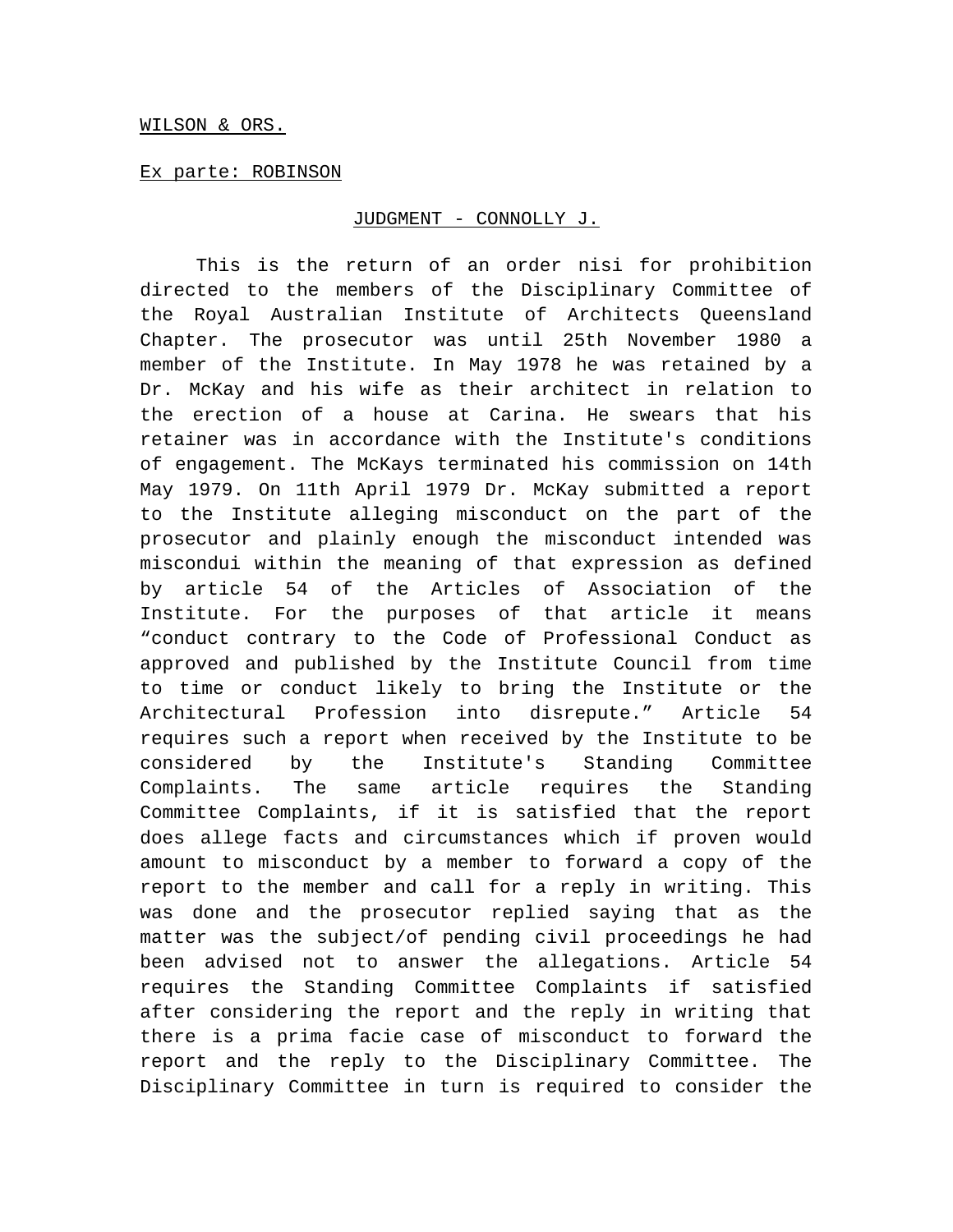report and the reply and to appoint a time for a hearing to determine whether or not the member against whom any allegation is made in the report is guilty of misconduct. The member against whom any allegation is made is entitled to be represented by a solicitor and counsel at the hearing before the Disciplinary Committee. The powers of the Disciplinary Committee are set out in article 54 in the following terms:—

"The Disciplinary Committee will hear the matters complained of and after so doing if it finds misconduct proven award any one of the following punishments either singly or in combination: (a) reprimand (b) suspension for a stated period not exceeding two years (c) expulsion.

The Disciplinary Committee may also order that the costs of the Institute in respect of the matter be paid by the member or members provided that costs payable by the member must not exceed the sum of \$500.00."

The Disciplinary Committee is also required to report to the President its finding and the punishment awarded. The fact of any reprimand, suspension or expulsion and such other information as the President decides shall be recorded in any publication as may be directed by the President, and the member concerned "shall be deemed to have consented to such record and publication." One of the consequences of suspension and expulsion is that the member becomes disentitled to use words or letters or other indication of membership of the Institute and that his name is not to be printed in any list of members in any publication of the Institute.

On 16th July 1980, the Disciplinary Committee appointed 9.30 a.m. on Wednesday, 20th August 1980 for the hearing and determination of the allegation against the prosecutor. The hearing was subsequently adjourned from time to time. The prosecutor now seeks a prerogative writ of prohibition prohibiting the present members of the Disciplinary Committee and any other persons appointed to sit on that Committee from taking any further step or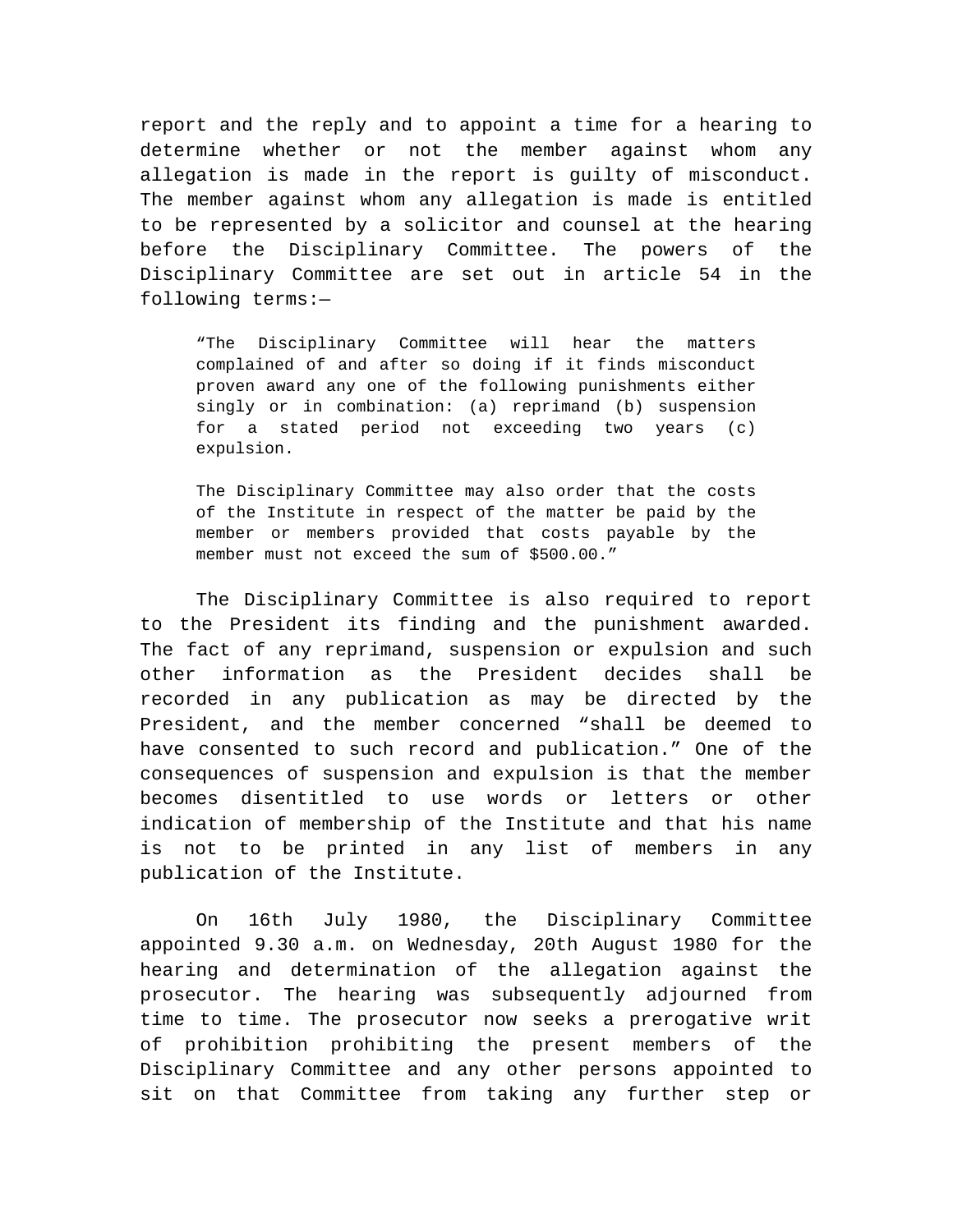entertaining any further proceeding upon Dr. McKay's complaint. The ground upon which the order nisi was obtained was that the Disciplinary Committee has no jurisdiction, the prosecutor being no longer a member of the Institute. There was also a ground setting up real likelihood of bias on the footing that one member of the Disciplinary Committee had given certain professional advice to the prosecutor during the course of construction of the building in respect of which the complaint was made. This ground was not persisted in before us.

The first question is whether the prerogative writ of prohibition lies to a body such as the Disciplinary Committee of the Royal Australian Institute of Architects. It is to be borne in mind that membership of the Institute is in no sense a licence to practice as an architect and that loss of membership entails no consequences of a legal character. The Institute is thus in marked contrast with a statutory body, the Board of Architects of Queensland, to which Board indeed Dr. McKay made a complaint upon which the Board took no action. The Disciplinary Committee is thus a domestic tribunal which owes its authority to the contract among the members of the Institute constituted by its articles of association. The following statement from Whitmore and Aronson "Review of Administrative Action" at pp. 422-423 is, in my opinion, not open to question:—

"First, it is clear that a person who, although he has authority to determine questions, owes that authority solely to a private contract, is not exercising "legal" authority for present purposes. So private clubs, unincorporated associations and companies are beyond the reach of certiorari and prohibition (although they can be controlled by injunctions and declarations)."

The reference to "legal" authority is of course to the classical passage in the judgment of Atkin L.J. in R. v. Electricity Commissioners (1924) 1 K.B. 171 at p. 205 where his Lordship said that certiorari and prohibition lie against any body of persons having legal authority to determine questions affecting the rights of subjects.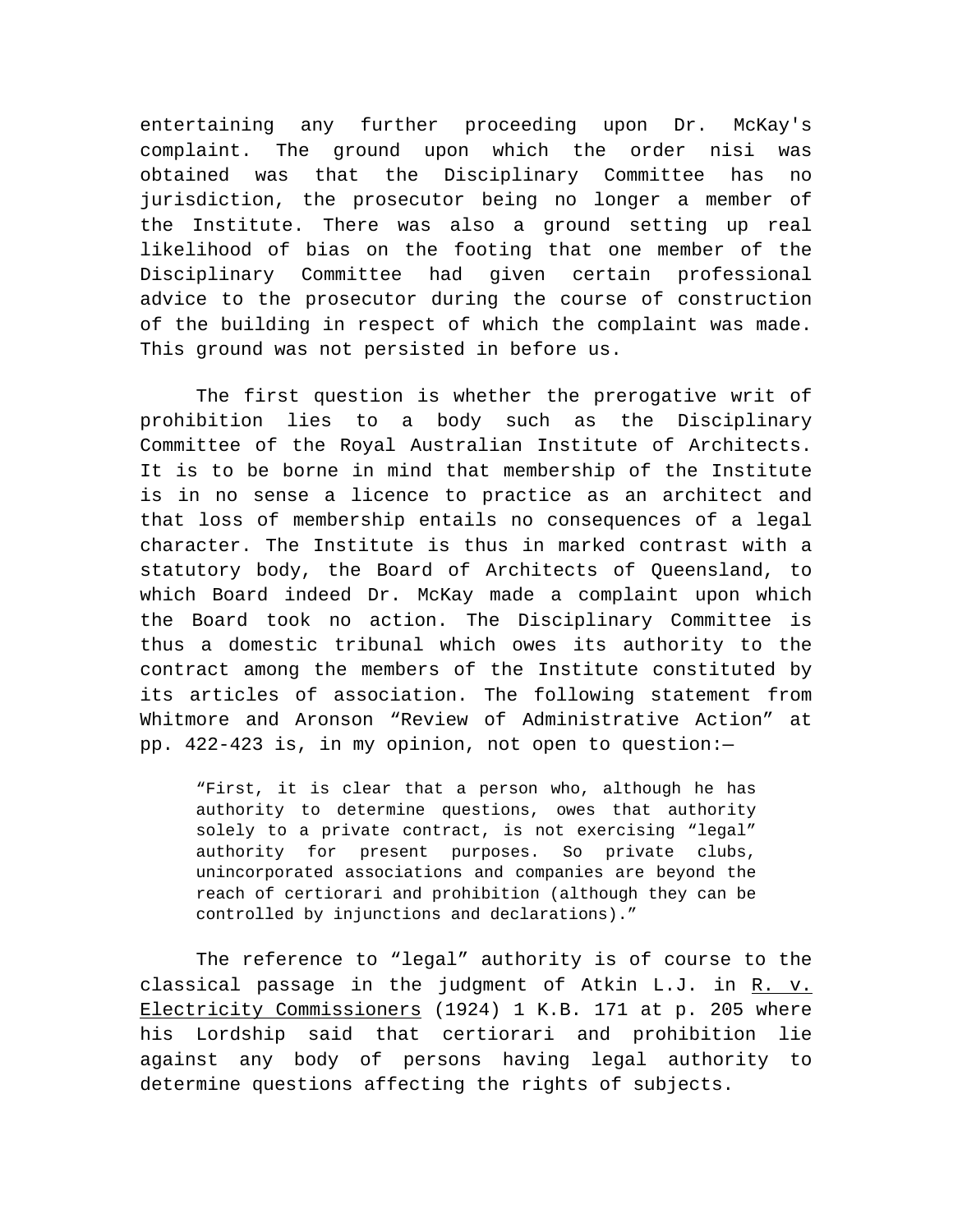Reliance was placed by the prosecutor on the decision of the Divisional Court in Reg. v. Criminal Injuries Compensation Board Ex parte Lain (1967) 2 Q.B. 864. The Board in question was not statutory but had been constituted under the prerogative power. Although the determinations by the Board led to ex gratia payments and not to legally enforceable rights to compensation, it was held that neither that fact nor the fact that the Board was not constituted by statute excluded the supervisory jurisdiction of the Court exercised by prerogative writ. The reason given by the Court was that the Board was a body of a public as opposed to a purely private or domestic character having power to determine matters affecting subjects and a duty to act judicially. It does not appear to assist the prosecutor but it was relied upon as indicating some relaxation of the earlier requirements in relation to tribunals amenable to the prerogative jurisdiction. So much is true though it may be doubted whether it is indeed a recent development. In the judgment of Lord Parker C.J. at p. 882 the following passage appears:—

"The position as I see it is that the exact limits of the ancient remedy by way of certiorari have never been and ought not to be specifically defined. They have varied from time to time being extended to meet changing conditions. At one time the writ only went to an inferior court. Later its ambit was extended statutory tribunals determining a lis inter partes. Later again it extended to cases where there was no lis in the strict sense of the word but where immediate or subsequent rights of a citizen were affected. The only constant limits throughout were that it was performing a public duty. Private or domestic tribunals have always been outside the scope of certiorari since their authority is derived solely from contract, that is, from the agreement of the parties concerned."

And at p. 884 Diplock L.J. said:—

"The jurisdiction of the High Court as successor of the Court of Queen's Bench to supervise the exercise of their jurisdiction by inferior tribunals has not in the past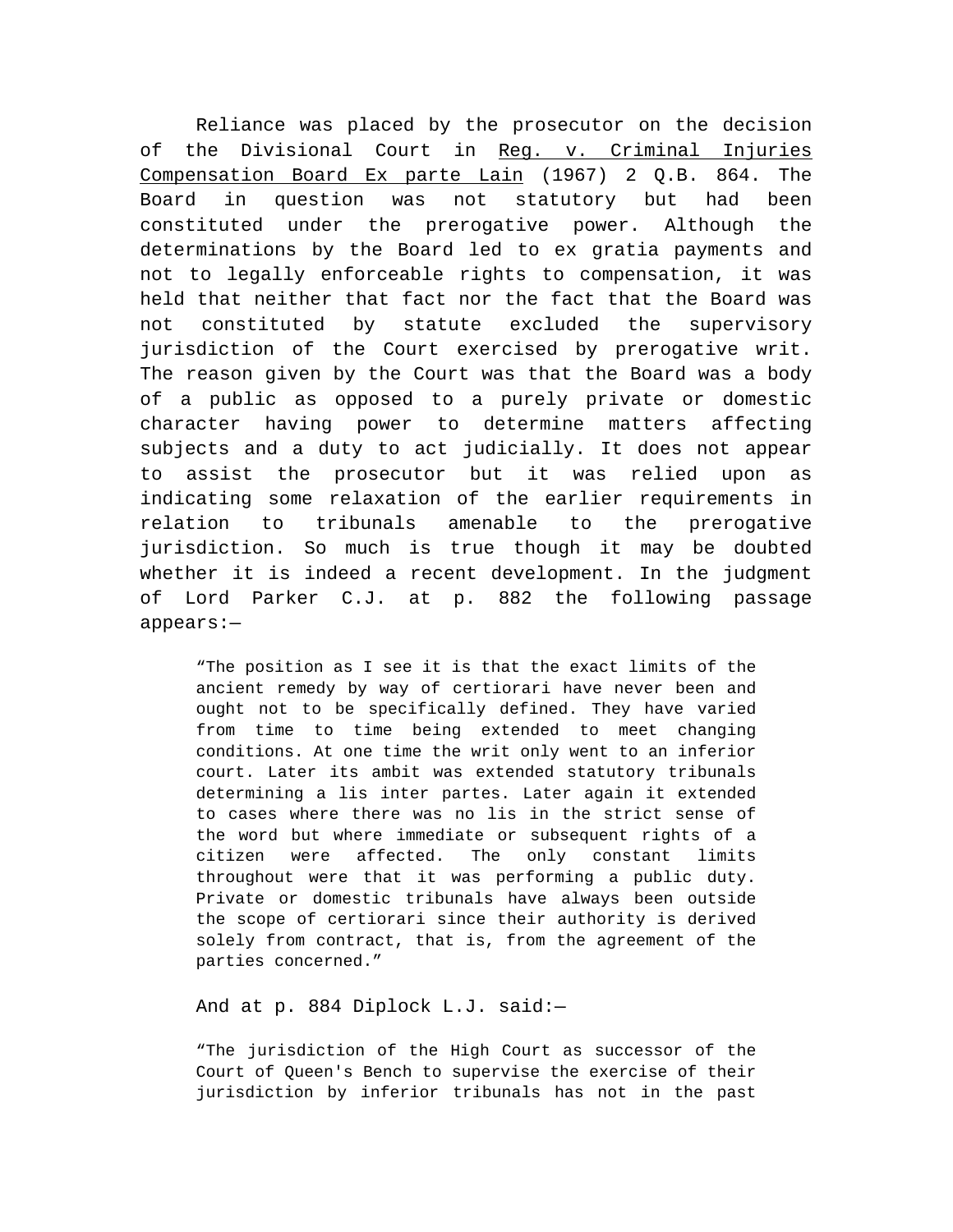been dependent upon the source of the tribunal's authority to decide issues submitted to its determination, except where such authority is derived solely from agreement of parties to the determination. The latter case falls within the field of private contract and thus within the ordinary civil jurisdiction of the High Court ..."

Lain's case was applied by this Court in Reg. v. Wedley Ex parte Burton (1976) Qd. R. 286. It was there held that prohibition lay to the committee of the Queensland Turf Club which although a domestic tribunal had been clothed by the legislature with the duty of disciplining persons subject to the rules of racing as defined by the Racing and Betting Act 1954-1972. The Disputes Committee of the Royal Australian Institute of Architects has had no such statutory function conferred upon it. It is true that the legislature has recognised the existence of the Institute and that the President is a member of the Board of Architects but there is nothing resembling a legislative endorsement of the functions of the Disciplinary Committee.

The situation is really analogous to a private arbitration of which Lord Goddard C.J. said in Reg. v. National Joint Council for the Craft of Dental Technicians (Disputes Committee) Ex parte Neate (1953) 1 Q.B. 704 at p. 708:—

"There is no instance of which I know in the books where certiorari or prohibition has gone to any arbitrator except a statutory arbitrator, and a statutory arbitrator is a person to whom by statute the parties must resort."

Nearly thirty years later the same question arose in Bremer Vulkan Schiffbau v. South India Shipping Corporation Ltd. (1981) 2 W.L.R. 141. At p. 148 Lord Diplock inquired whether during the centuries long history of English arbitration, there were any instances of the Court of Queen's Bench before the Judicature Act or the High Court thereafter asserting a jurisdiction to control the conduct of a consensual private arbitration by the issue of prerogative writs or orders. His Lordship then referred to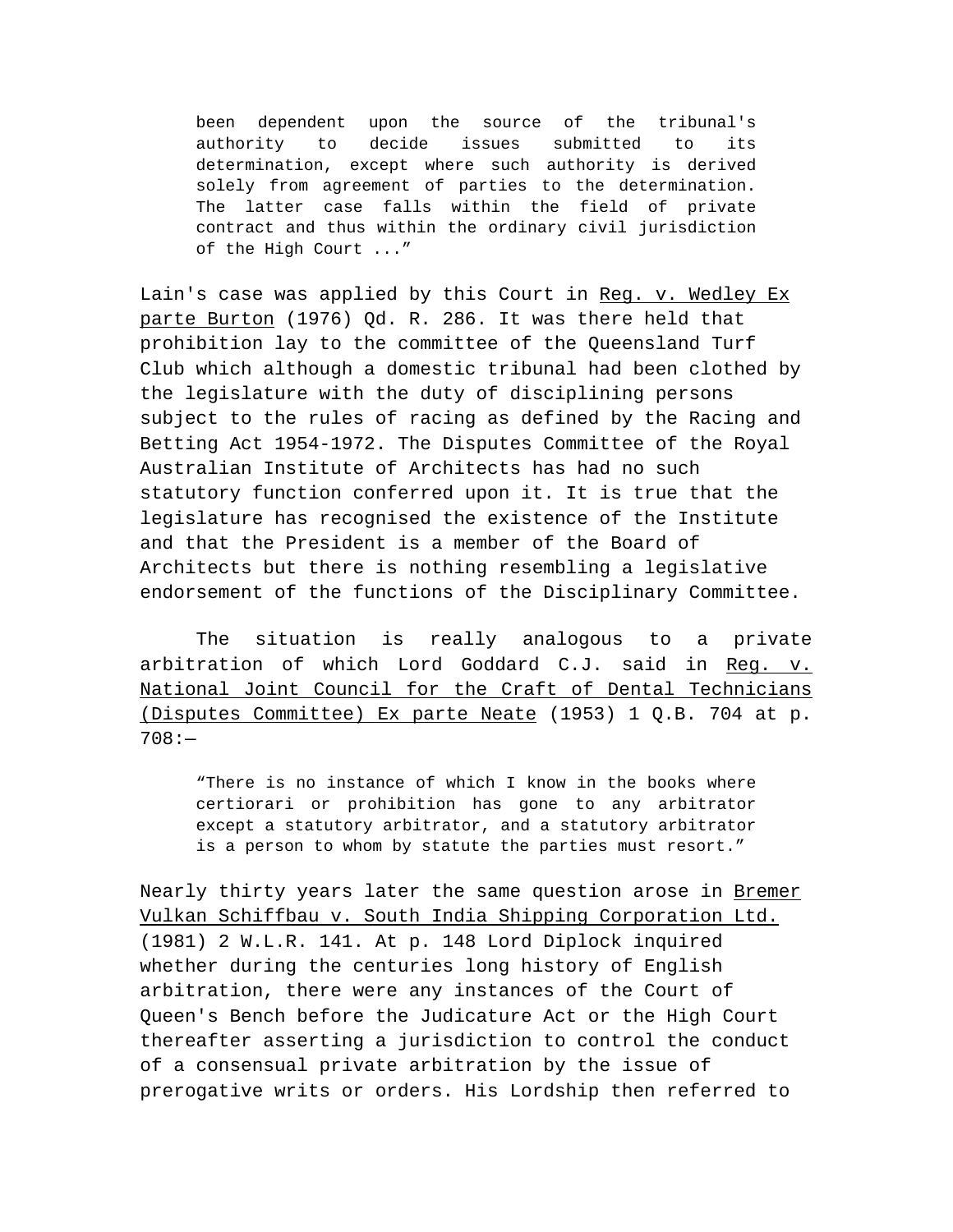the judgment of Lord Goddard C.J. cited above and denied the general supervisory power over the conduct of arbitrations contended for in recent decisions of the Court of Appeal. This view accords with two decisions in Canada re McComb and Vancouver Real Estate Board (1960) 32 W.W.R. 385 a decision of the Supreme Court of British Columbia and Re Ness and Incorporated Canadian Racing Associations (1946) 3 D.L.R. 91 a decision of the Ontario Court of Appeal. In my view it is clear to the point of demonstration that the prerogative writs do not lie to the Disciplinary Committee of the Royal Australian Institute of Architects.

However, if the prosecutor had made out a clear title to relief he would not necessarily be defeated in this Court by having chosen the wrong remedy. The Queen v. Fine Rivers Shire Council Ex parte Raynbird (1967) Qd. R. 384 is authority in a proper case for the making of an appropriate declaration where a prosecutor has ventured unwarily into the quick sands of the prerogative jurisdiction. I am however, not persuaded that there is any substance in the submission that the authority of the Disciplinary Committee, as a matter of contract came to an end with the prosecutor's resignation from the Institute. The short statement which I have given above of the procedure provided by article 54 shows that it is initiated by the submission to the Institute of a report alleging misconduct by a member. The subsequent steps provided by article 54 are imperative requirements of the contract between the prosecutor and his fellow members and the Institute. It is natural that the draftsman when referring to the person the subject of the report should refer to him as the member. It is therefore natural that as a matter of drafting the right to representation is conferred upon "the member" and that a discretionary power in the Disciplinary Committee to order the payment of costs should refer to their payment by the member. So far as publication of the determination of the Disciplinary Committee is concerned, the article provides that "the member" shall be deemed to have consented. However in my judgment it is to read too much into the